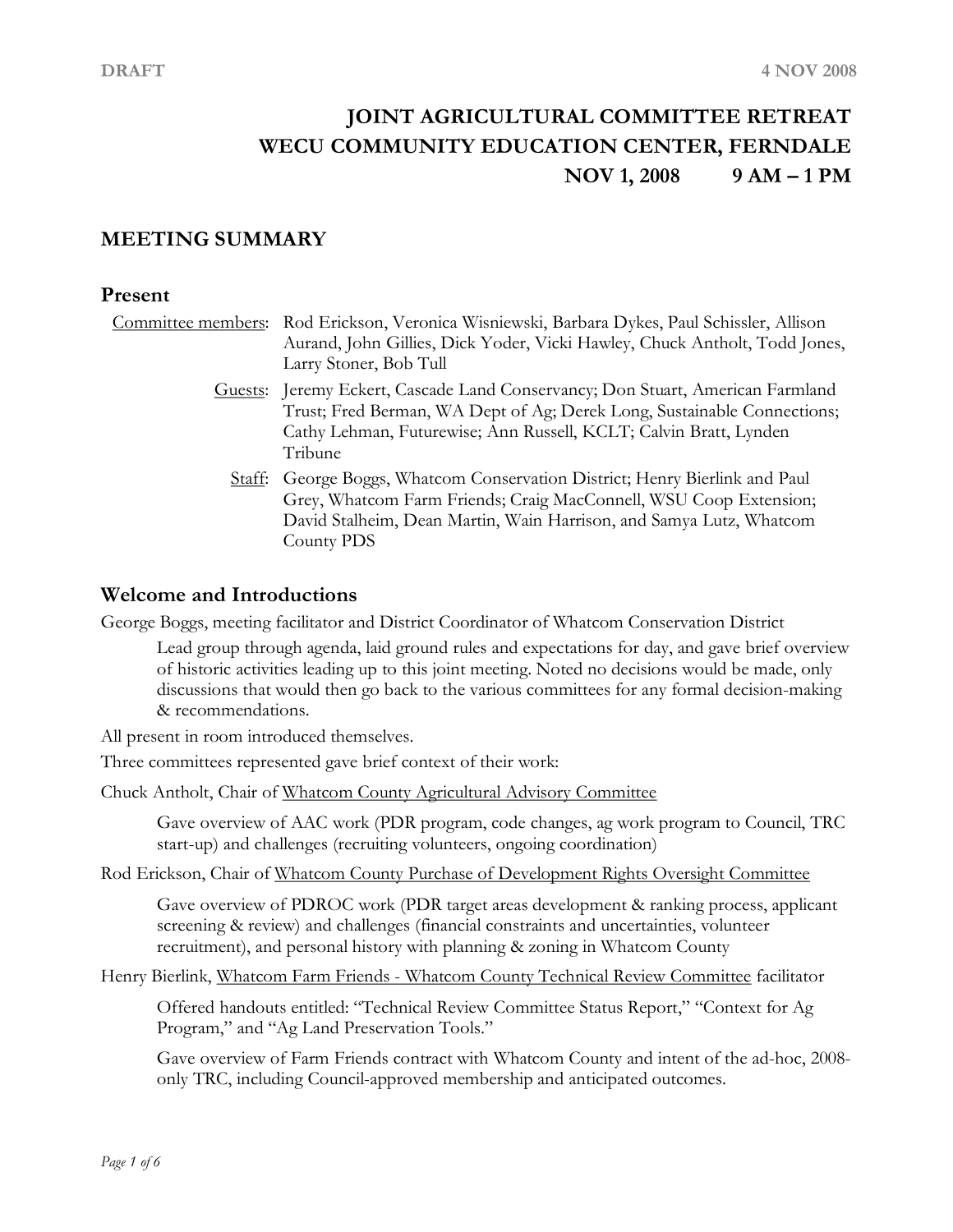# **Updates and Opportunities – Guest Speakers**

Don Stuart, Pacific Northwest Director of American Farmland Trust

Gave encouragement based on his outside perspective and history working with Whatcom County – "you've made lots of progress here." Two AFT handouts given: "Success in the 2008 Farm Bill" and "Status of Existing Programs for Protecting Agricultural Lands in Washington." Expressed hopefulness about development of viable TDR programs to support ag lands

preservation.<br>Discussed 2008 Farm Bill changes; particularly structural changes to federal Farm and Ranch Lands Protection Program (FRPP). Three main FRPP changes:

1) Shift from soil quality focus to focus on preserving ag lands;

2) More flexibility to include limited forest lands in association with ag lands;

3) USDA remains as funder & facilitator, but not direct purchaser – more power given to local programs through certification process of local entities.

Discussed WA state Office of Farmland Preservation (OFP) task force. Other statewide efforts are feeding into the OFP task force work, including: CTED TDR committee work, Ruckelshaus Ag viability & critical areas process, and Future of Farming planning coming out of WSDA. Also a number of other ag-related initiatives taking place on the state level.

Jeremy Eckert, Director of Transfer of Development Rights (TDR) Programs for Cascade Land Conservancy (CLC)

CLC is a regional land trust focusing on market-based solutions to land preservation. Observation of Whatcom County is that we still have a lot of prime soil and ag operations that can yet be supported/protected from conversion as compared to other western WA counties.

PDR is a great tool, yet limited by money. TDR can complement and leverage to conserve more land for ag. "Do TDR programs work? Sometimes…."

Handout given entitled: "Selected Tools for Farmland Conservation"

Discussed 2 other local programs: King County – has active TDR program w/coordination with some cities and the unincorporated areas, uses 50% by-right density bonus using TDR credit; and Pierce County – has active TDR program without coordination with cities.

Quest from group: What's in it for the cities?

Resp: There needs to be a compelling nexus (e.g. drinking water supply), as well as an opportunity to meet their needs (e.g. King Co provides some amenity funding in exchange for taking credits). Also, CLC is looking into potential opportunity to use "conservation village" tool approach which is looking at ways to pull rural development into central village area (though NOT fully-contained and NOT master-planned resort), at the same time as removing development rights from surrounding resource lands. This is similar to some clustering provisions in codes.

# **Ag Land Preservation Goals and Recommendations**

*GB introduced this phase of the agenda and asked for committee members to come forward and name the one top tool they would hang their hat on in order to move forward based on what we know today.* Below are the comments, by spokesperson's initials: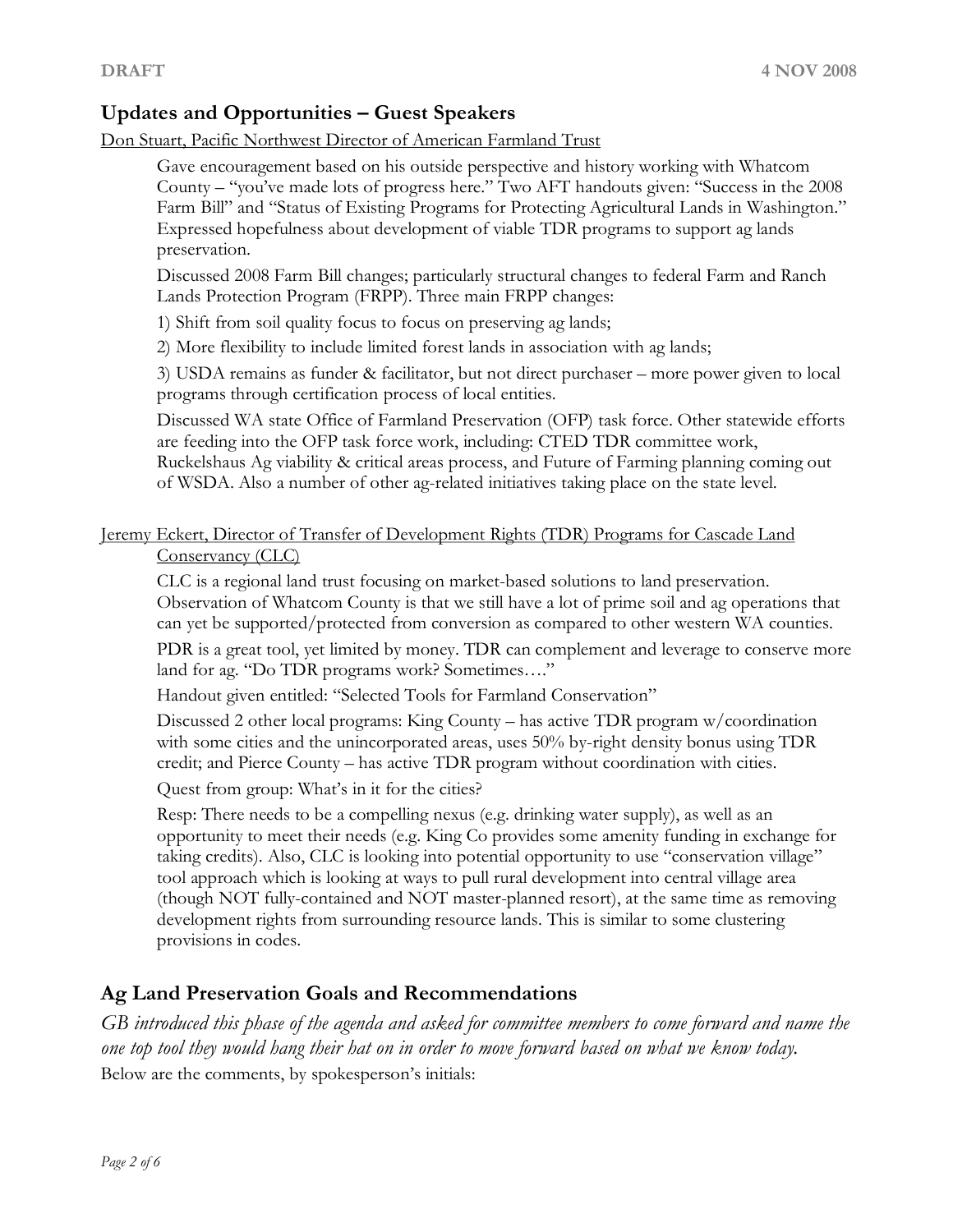RE discussed history of creating zoning in Whatcom County and inevitable flukes in the code. By the strike of the pen we created these problems, and by the strike of the pen we can undo them. Top tool: downzoning. VW discussed need for hard and fast zoning – no new development rights created. Top tool: TDR

coupled with no new development rights in resource lands.

BT discussed need for prioritization direction from Council. Critical areas, housing affordability, agriculture preservation all are priorities – can't have cake & eat it too. HB – Top tool: create new towns

New hamlet creation could increase potential receiving area for TDRs. Also need to ID other receiving/upzone areas

CM – Intrigued by TDRs. Use 'upzoning' to match 'downzoning' through development rights trades to preserve ag and create new towns (Henry's idea).

Need to put together draft, effective, TDR program using existing study/materials – "strawman"

PG discussed need for facilitating/coaxing group. Someone will be needed to implement these tools w/resources & ability to follow-through

PS – Countywide ballot measure needed for funding conservation. Need to link critical areas and farmland conservation with affordable housing in the more urban areas.

JG – now is time to put together TDR for county. Identify sending & receiving areas, and study other TDR programs in state. AA – Ag preservation programs need dedicated funding put aside (agree w/PS). Must be able to

budget to leverage \$. Need to look at hybridized programs and create a menu of options that broaden TDR dialog. Led to general discussion about bond issue opportunities and current Conservation Futures fund.

HB – Parcel reconfiguration idea (on TRC tools list) also important

CM – Also need to codify resource land protection as we have codified critical areas protection. Difficult to get a fair balance when proscriptive approach to critical areas protection (CAO) is balanced against philosophical approach to preserving Ag lands. Ag needs equal footing from a regulatory perspective to achieve balance on the ground.

CA – Likes Henry's Natural Resource Bank idea (on TRC tools list). Water Rights issues need to be dealt with

VW – AND groundwater recharge issues

PS expressed interest in an increasing annual goal of permanently protected farmland areas, as well as looking at nexus through cost of community services study using AFT methodology or other state of the art approach

FB added emerging market for carbon credits could enhance the value of ag land by utilizing ag as carbon sequestration bank

DS/GB – Environmental Services should be considered as important 'crop' to help profitability of Ag

RE – The need to conserve ag lands is not a land problem or land use problem, but rather a people problem

Discussion about value/need for education & outreach activities related to ag land conservation. Or perhaps dialog with the goal of understanding all positions, building community, listening. CA – Right to Farm ordinance is difficult to keep up-to-date with current management practices.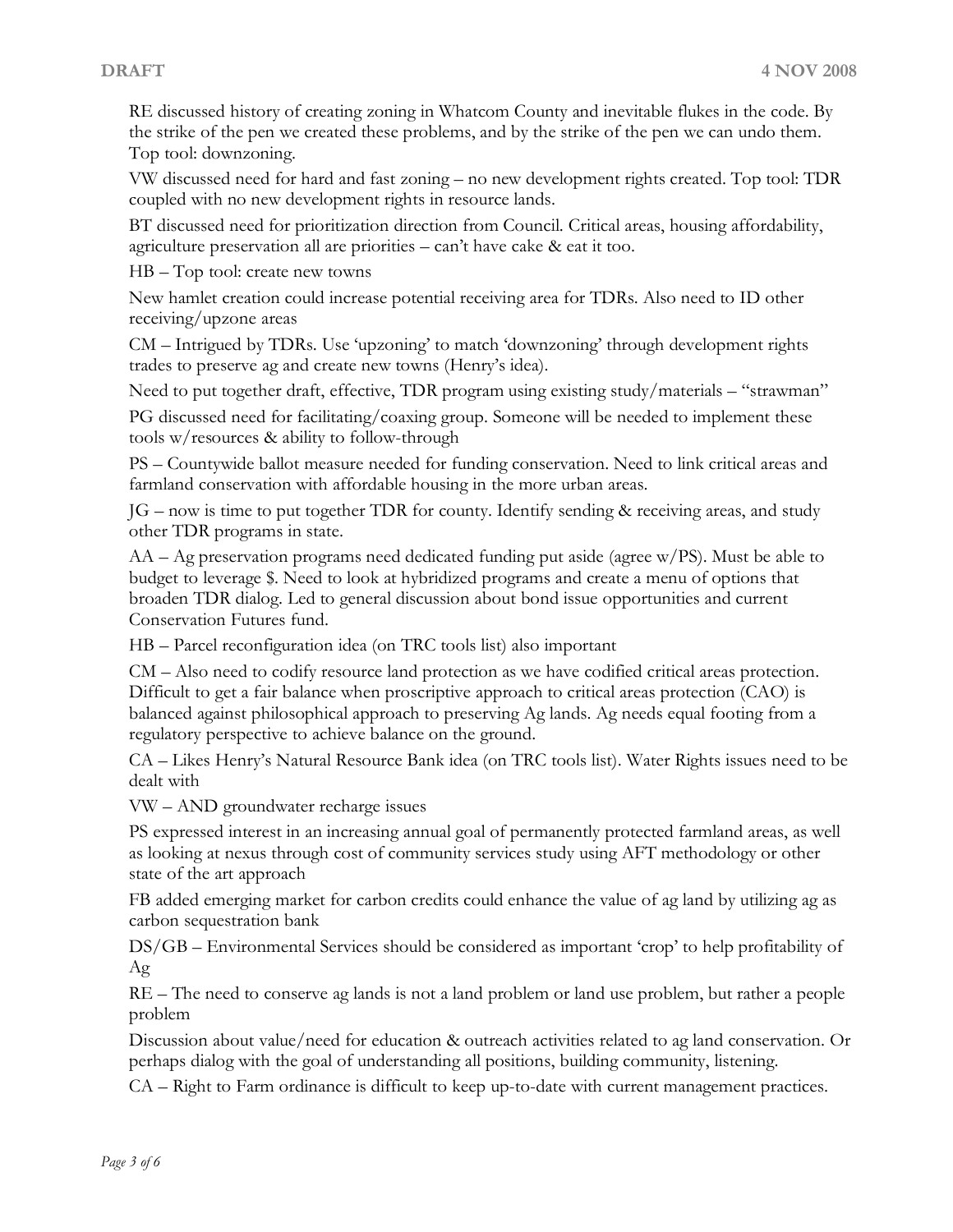PS – Need a focus on farmland affordability, farm succession planning – CLT approach is an opportunity to keep farmland affordable over time.

*Next, participants were asked to focus the discussion by tool.*

Downzoning. Falls into Fast/Hard category.

Difficulty with zoning of any sort is the windfalls/wipeouts consequence. This can be balanced by the use of TDR program to allow recapture of development value, even if right to develop a specific piece of land is removed.

Downzoning (w/o TDR) is possible, but will likely expend a lot of political capital, and will also likely end up in the courts. It carries with it a perceived unfairness that could lead to backfiring and reversal of decisions.

Due to parcelization in resource areas, downzoning may not result in much gain of protected resource lands. Other mechanisms (e.g.: lot mergers) can reduce the number of parcels.

Important to look at the metric of effectiveness for each tool. This tool may not necessarily be effective.

Unintended consequences can hurt ag industry. Need to think about the economics associated. Transfer of Development Rights (TDR) Falls into Slow/Hard category (though WC may be a good ways into TDR development already, so 'slow' is relative here)

Though TDRs are market-driven, regulation is required to create a TDR marketplace. What that regulation looks like is a policy decision. There may be perceived or actual winners & losers. Like most policy decision contexts, there is continuum of options that may lean more toward a carrot or a stick approach. Pierce Co drew a firm line and requires any rezones to incorporate TDR credits.

Current Whatcom County TDR program contains no certainty. Bellingham will not extend utilities to make development possible. County and City need to talk more.

TDR program has potential to be quite effective. Also less likely to expend political capital. PDR cannot achieve level of protection desired. Need to get more people to participate through

TDR approach. Lines where protection needs to be focused are already there in terms of ag lands within Whatcom County. The Rural Lands Study outlines the Rural Study Areas that need protection, along with existing Ag lands.

Currently PDR-based development values are 'artificial' as determined by appraisers. Lots of people want an upzone to their property based on perceived/expected wealth creation/increase in value. Need an actual marketplace so that developers themselves can establish the value based on reality.

Putting the brakes on growth here has led to lack of steering growth, because steering is perceived as enabling.

JE: there is differentiation in value between the right to develop rural land, and the ability to develop additional urban land. EG, one TDR credit from ag/rural land may be worth 6 new homes. Some exchange value must be established, and allowed to be updated easily over time based on the marketplace.

Major expansions of UGA areas through upzones create more opportunity for huge increases in value – this is an optimal situation for a TDR program. We have aprox. 4,000 development rights in the ag/rural lands that want to be sent out to more urban areas – there may be many more than 4,000 that need to accommodated in conjunction with 2031 planning & population projections.

GB invited those who hadn't spoken up yet to add their views: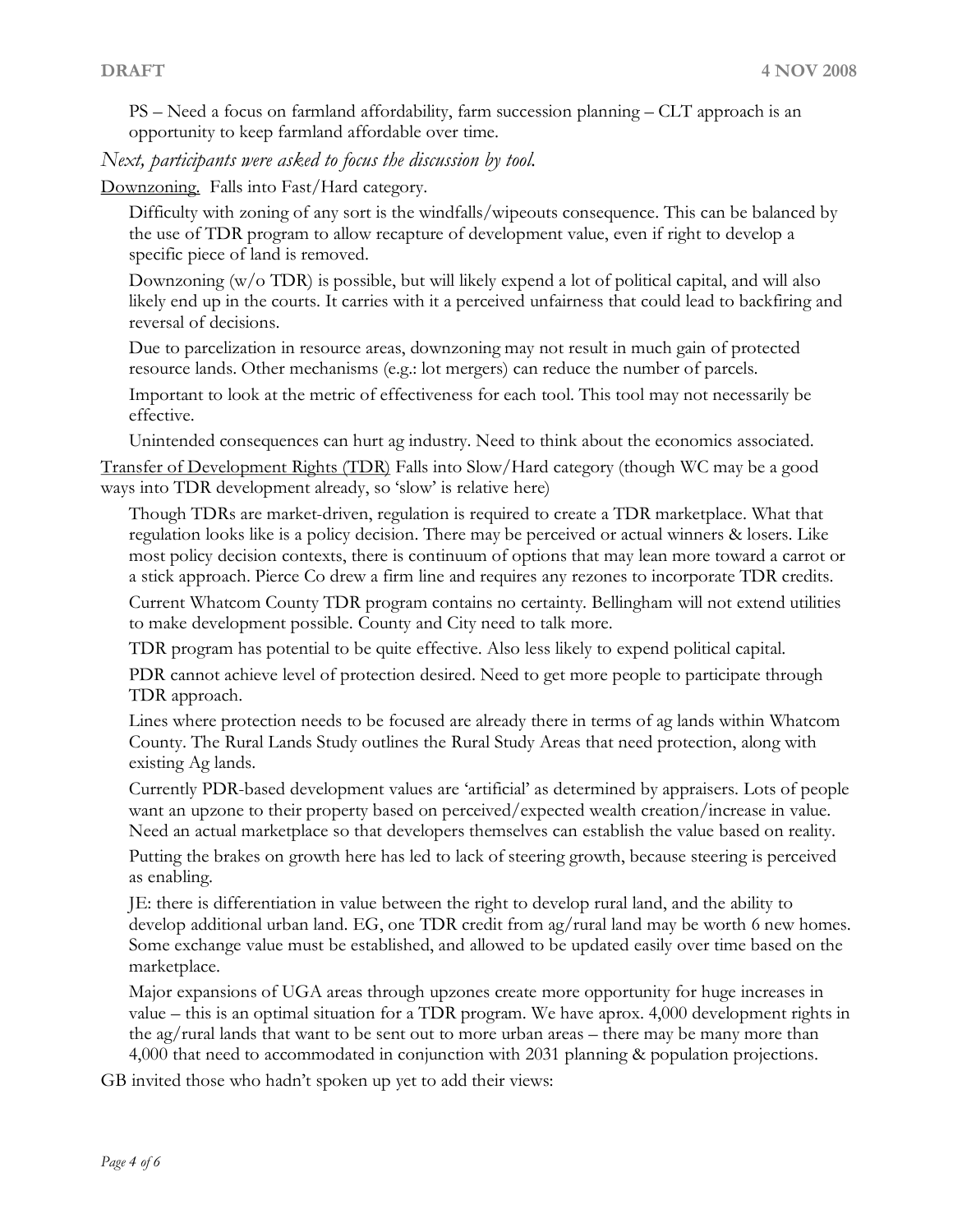TJ – The county-wide ballot measure idea (levy or bond issue) would be very useful for both TDR and providing the resources for whoever the 'someone' is that will take these ideas & move them into action

VH – The parcel reconfiguration idea should be highlighted for those farm families with large blocks of land to get development rights off of prime farmland

LS – Conflict btw AG & CAO are major problem - CAO trumps everything

BD – No changes to CAOs are allowed until probably 2010 when the Ruckelshaus recommendations are complete.

TJ – This all speaks to Craig's idea to codify Ag protection (fix APO &/or create better)

BD – Marketing campaign will be needed in conjunction with ballot measure. These are timely issues and tie together with peak oil issues and local food initiatives.

*Other tools that didn't get additional discussion due to time constraints, but were clearly identified:* Ballot Measure for Ongoing Ag Funding (levy, bond, other)

Regulatory Approaches (could encompass fixes to APO, CAO coordination/clarification, new Hamlet creation, parcel reconfiguration, etc.)

# **Timeline Linking Ag Committee Activities with other County Planning Efforts**

David Stalheim presented an overview of county planning efforts related to GMA and other mandates. The two main focus areas are

- 1) Urban Growth Areas (UGA). This decision is due by June 30, 2009. Current planning period is through 2031. A Growth Management Coordinating Council (GMCC) is meeting monthly with representatives from the county & cities to discuss the UGA issues. Population projections are coming forward from consultant Burk & Associates. Whatcom County's mid-range population projection for 2031 is expected to be in the neighborhood of 260,000 (currently about 190,000); these numbers will need to be allocated to cities & unincorporated county areas through both a technical (historic growth analysis) and political (what do the cities want) process.
- 2) Rural noncompliance. This issue is about any rural densities higher than one unit/five acres are too dense for rural designation. Also, Limited Areas of More Intensive Rural Development (LAMIRDs) (can be thought of as hamlets/villages) need to be clearly identified based on development existing as of July 1, 1990.

**Key link of Ag activities to these (above) processes is that any policy issues need to be on the table now, even ifthey represent a long-term implementation project.** One example would be: If UGA boundaries are expanded, there should only be added density allowed within them through use of a TDR program that has ag land preservation as a goal. Other TDR issues, as well as city-county coordination issues should be discussed prior to the June 30, 2009 deadline. Then the overarching comp plan issues regarding rural and resource lands and ag protection, as well as implementation measures, can be focused on after that.

Questions/Discussion:

Where does Ag preservation come in? The more it is put off, the more likely there will be none left. Alternatives for **study** should be on the table now, e.g., rezone RSAs into Ag. Can strengthen the protection of prime ag soils  $-$  e.g., no net loss for prime ag soils